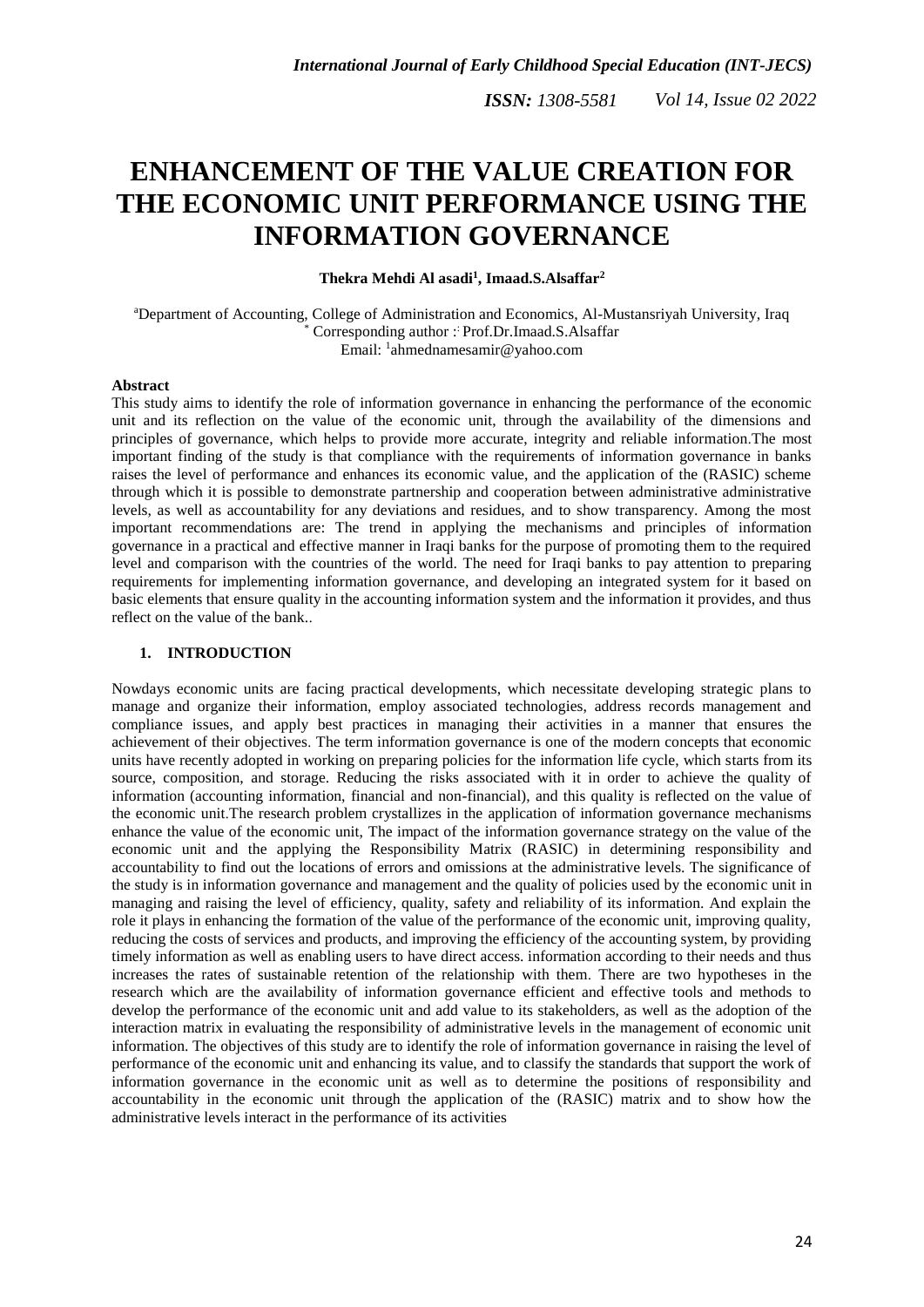# **2. THE CONCEPT OF INFORMATION GOVERNANCE**

Information governance is actually not a new discipline. It was a recognized practice dating back to 1980. Every two or three years, interest in information governance is renewed due to a new technology or set of government regulations. In the past twenty years, multiple areas of business projects have developed, for example, the development of supervision Data quality management has developed in several areas such as data modeling and others, as the need to define business and metadata technology is required to understand the design of a schema for an optimal model for the target data. The need to redefine how to protect the data of the economic unit is the result of the continuous increase in the interdependence between the internal environment of the economic unit and the outside world. This has created many aspects of security and privacy in information management, leading to a broader discipline of many interfaces, control points, and associated processes (Mikalef & et al: 2018). According to (Gartner), a source of widespread technical terms in the field of electronic communications, information governance represents a framework for defining decision powers and accounting responsibility to ensure work mechanisms, policies, functions, standards and measures that ensure evaluation, creation, storage, archiving, deletion and efficient and effective use of information in a way that enables the economic unit to achieve its goals (Joonhwan, 2016):

- **•** Manage and control by defining policies, processes, handling and accountability.
- Information life cycle activities.
- Long-term vision Information governance is seen as a strategic plan at the level of the economic unit.

Based on these aspects, the concept of information governance must include features, the most important of which are: that it is a comprehensive approach at the level of the economic unit, and it must have a clear objective related to information from a strategic perspective, and it must include organizational structural elements such as processes, policies, standards and standards for the information life cycle that determines The scope of information management, and the decision-making powers and accountability framework must be defined so that these features are consistent with the concept of governance, which includes a set of mechanisms to guide behavior

## **2.1 Main components of information governance**

Information Governance is an advanced multi-component system that collects information in various formats from different sources (paper, electronic data, documents, audio, video, etc.) suitable. Willis (2005) stresses the importance of identifying links between corporate governance, information and records, and suggests that there are components to managing information and records needed to be provided by corporate governance are: (transparency, accountability, legal procedures, compliance, legal requirements, public law, and information security). Personal and all these aspects of information are included in the ISO 27001 governance framework that deals with a balance between access and security, which focuses on information risks associated with organizational goals, and is known as the Information Security Standard and has been designed to provide a model for creating, implementing, operating, monitoring, maintaining and improving a system Information management is not intended to access information only, but deals with the establishment of information governance systems that ensure the control of information and its availability as needed. That is, information governance requires economic units to take responsibility for managing their information. Nguyen has indicated that the information governance system includes organizational models and roles necessary to define and manage policies and processes that affect business and technology, and data maintenance and use within an economic unit. He presented three sets of information governance elements, which are as follows (Nguyen: 2016): The first group, it includes people, policies and technology. These components are essential for creating important structures to measure the effectiveness of information governance in economic units. Consider these components as dependent variables that include several independent components. Based on this, structures have been identified for each component of information governance, such as (people), including environment, ethics, and culture. As for the selection of (policies), it is represented by (standards, guidelines and compliance, followed by elements related to performance backed by information such as accessibility, availability, accountability, transparency, security, privacy, quality, value, formal structure and standardized measurement. As for (technology) it refers to a set of technical mechanisms or equipment Related to it that supports the strategy of information governance and technical support related to the Internet, social media and the interaction of communication tools via the Internet, and accordingly there are three elements associated with the technology component (the ability to move, communicate, and interact. The second group which the special components of specific areas of information governance: it controls certain types of information, the quality and security of information have been mentioned in many studies because they are important elements that are related to all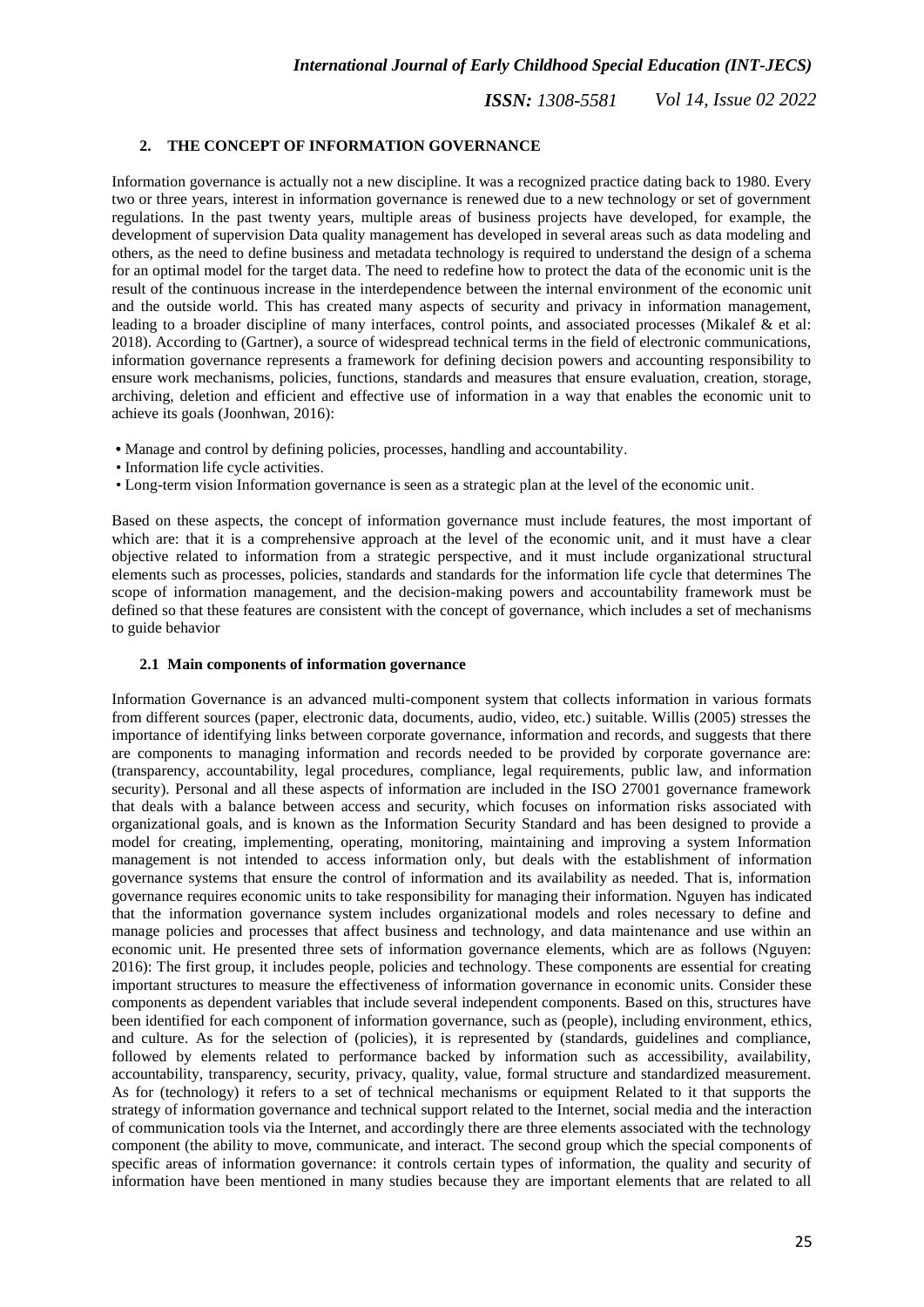*ISSN: 1308-5581 Vol 14, Issue 02 2022*

other elements in the second group, and the quality of information directly affects the quality of business decisions (Baltzan et al., 2013) and is represented by "Information Security, Information Value, Privacy and Compliance, Records Management" (MichiganTech, 2011). The third group: Components related to the information life cycle: It reflects the stages of managing the information life cycle, and these components are classified into (information sharing, access to information, use and protection of information, archiving and deletion). As shown in Table 1, the information life cycle group consists of:

## Table 1. Information life cycle group

| Create       | Both systems and people create information.                                                  |  |  |  |
|--------------|----------------------------------------------------------------------------------------------|--|--|--|
|              | Making information available to those who have a legitimate right of access is               |  |  |  |
|              | imperative and it is also important to avoid information overload.                           |  |  |  |
| Store        | The point of storing information is the ability to easily retrieve it later, and the         |  |  |  |
|              | information must be stored securely in line with the policy.                                 |  |  |  |
|              | Personal data should not be left easily accessible in line with the privacy policy           |  |  |  |
|              | and the data protection policy.                                                              |  |  |  |
| Authenticate | The point of storing information is the ability to easily retrieve it later, and the         |  |  |  |
| Access       | information must be stored securely in line with the policy.                                 |  |  |  |
|              | Personal data should not be left easily accessible in line with the privacy policy           |  |  |  |
|              | and the data protection policy.                                                              |  |  |  |
| Retrieve     | Retrieval is easier through electronic systems instead of manual files.                      |  |  |  |
|              | Search and retrieval tools should be used where possible.                                    |  |  |  |
| Use          | The use of information on a daily basis by employees and contractors to provide              |  |  |  |
|              | services to customers, and the information provided to customers must be easy to             |  |  |  |
|              | understand.                                                                                  |  |  |  |
|              | Systems that process and deliver information need to support user needs.                     |  |  |  |
|              | Transferring information within the economic unit in a secure manner in line with            |  |  |  |
|              | information sharing protocols and data protection policy                                     |  |  |  |
| Control      | Monitoring relates to establishing ownership, rights, and responsibilities for               |  |  |  |
|              | information.                                                                                 |  |  |  |
|              | Strictly monitor personal data as specified in the Data Protection Act.                      |  |  |  |
|              | Data should carry protective security labels, and periodic and random audits                 |  |  |  |
|              | should be conducted for data quality and integrity.                                          |  |  |  |
|              | Data cleaning should be an ongoing activity.                                                 |  |  |  |
| Amend        | Adjustments can be by employee or automated.                                                 |  |  |  |
|              | The audit trails must be clear if customer records are modified in line with the data        |  |  |  |
|              | protection policy.                                                                           |  |  |  |
|              | The information contained in financial or non-financial documents or data sets               |  |  |  |
|              | must contain clear controls for issuance.                                                    |  |  |  |
| Archive      | Archiving includes removing any messy information and preserving it for future               |  |  |  |
|              | access.                                                                                      |  |  |  |
|              | The document retention policy is in effect at this stage of the life cycle.                  |  |  |  |
|              | When requesting archived documents, they should be easily retrieved.                         |  |  |  |
| Dispose      | At the last stage of the lifecycle, mass destruction and information disposal must           |  |  |  |
|              | be done safely in line with guidelines, with destruction certificates preserved when data is |  |  |  |
|              | destroyed by external organizations.                                                         |  |  |  |

## **2.2 Benefits of Information Governance**

Information governance represents an integrated program for managing information and content that documents all the work of the economic unit. Compliance with the requirements of this governance achieves consistency at the level of the economic unit. Baron & Marcos: 2015: 26 identified the most important benefits of the information governance program for the economic unit as follows:

1. Determining comprehensive and streamlined methods for the policies and operations of the economic unit affecting the information.

2. Finding cooperation between the functions of the economic unit to address information challenges at an institutional level.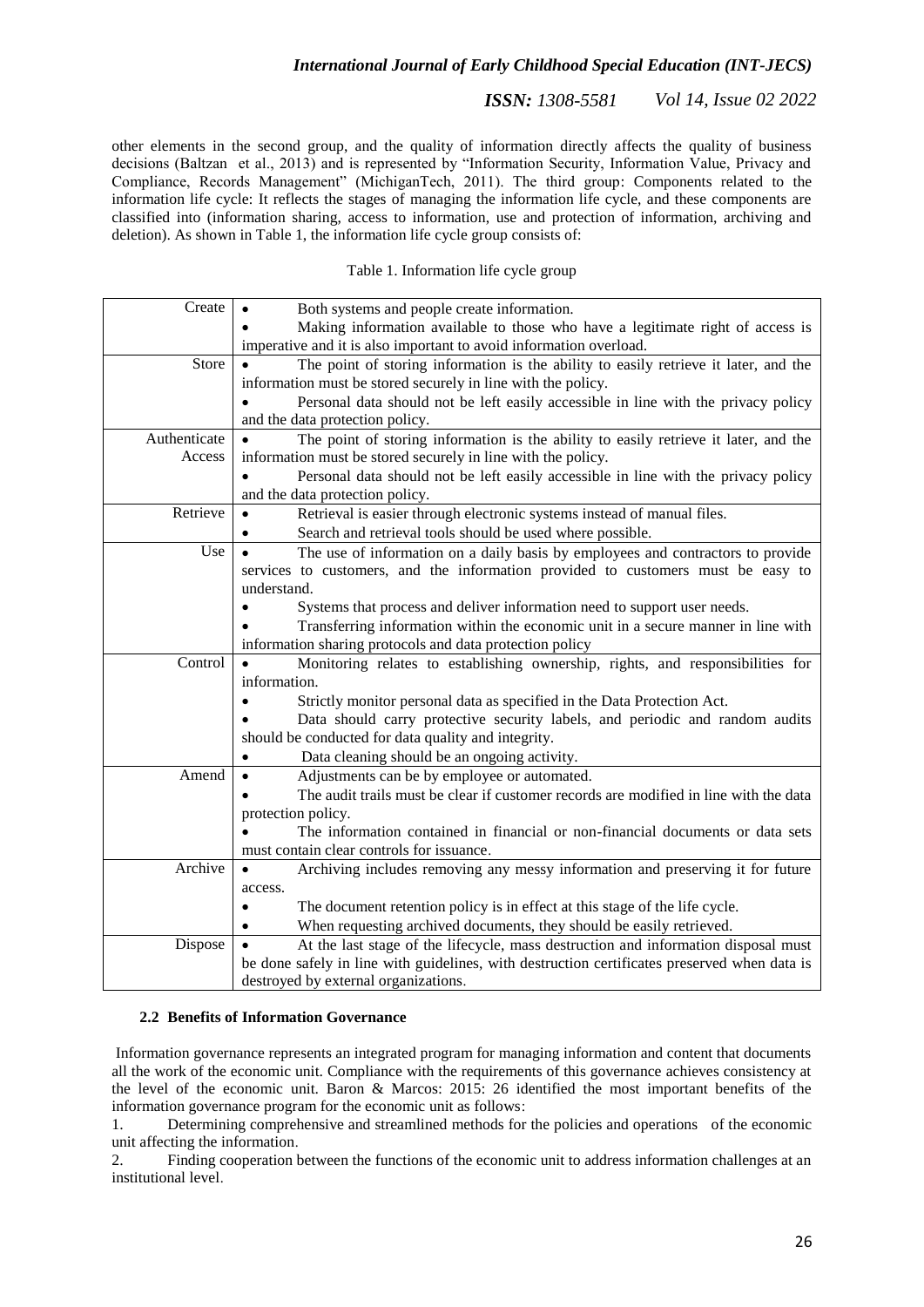3. Establishing clear mechanisms for decision-making processes in order to enhance strategic planning at the level of the economic unit as a whole.

4. More efficient use of organizational resources dedicated to managing records and information and responding to legal requirements.

5. Better use of electronic work technology to achieve a smooth workflow.

6. Information governance helps in taking advantage of the analytical capabilities and opportunities available to extract economic value from the information of the economic unit.

7. Providing a specialized infrastructure to respond to events related to disclosure and management of economic unit information.

## **3. IMPLEMENTING INFORMATION GOVERNANCE**

 Information governance policies mean the identification, classification and protection of that information using technology such as information encryption and other means of protection. Good implementation of information governance means managing the information life cycle appropriately, and there are sustainable benefits when implementing the economic unit of information governance, as this is not limited to reducing costs and improving productivity only, but also to making its information more valuable, as well as increasing its effectiveness and capabilities through the formation of insights More in depth, which positively reflects on management decisions and provides strategic competitive advantages.

## **3.1 Establishing and organizing information governance**

Information governance is a sustainable function, and the requirements of legal and comprehensive governance is that economic units must continue to accomplish their work through the ability to access information quickly, share knowledge and make correct decisions based primarily on efficient accounting information systems and the quality of the information contained in the submitted financial reports, ensuring Users can quickly access relevant information when and how they need it to maintain competitive edge. The following steps explain how to implement and organize information governance within the economic unit and then integrate the activities and tasks of the various information governance components into existing organizational projects and processes (Giordano: 2015).

#### **3.1.1 Defining the information governance structure**

According to this step, it is determined, in cooperation with relevant stakeholders, what will be the best organizational structure for information governance for the economic unit within the general organizational structure of the economic unit. The organizational requirements for information governance in economic units vary according to the nature of their activities. The information governance structure includes a sub-formal organizational form within the larger organizational structure and identifies the position of accountability and controls of behavior that represent mechanisms for monitoring the performance of employees for activities related to information processing and how to distribute the basic responsibilities of information governance components and implementation decisions within the economic unit that determines who bears responsibility for decision-making and who performs roles in the areas of information governance (Khatri & Brown: 2010). Thus, the presence of a Senior Director of Data in the senior management team can have significant scope in making strategic decisions related to information governance programs. Determining how to accomplish the work by writing down procedures and methods and improving the efficiency of information processing (Turner and Makhija: 2006) and the use of standard vocabulary, methods, and procedures for information governance across the economic unit. These include standardized measures, common vocabulary or terminology, consistent metadata (such as data type, data length, and format of the resulting reports) and control of access to information (Weill and Ross: 2005). There are several information governance organizational structures that all revolve around certain key functions including the Information Governance Council and the Data Management Department. The simplest information governance organizational structure is that it consists of an information governance board led by the data officer and the data management department. Various areas such as data quality and metadata management functions can be implemented in the organization of basic information governance..

#### **3.1.2 Define the senior data manager role**

 This role requires a competent individual with an executive presence and communication experience, responsible for the data and information of the economic unit, leading the information governance strategy,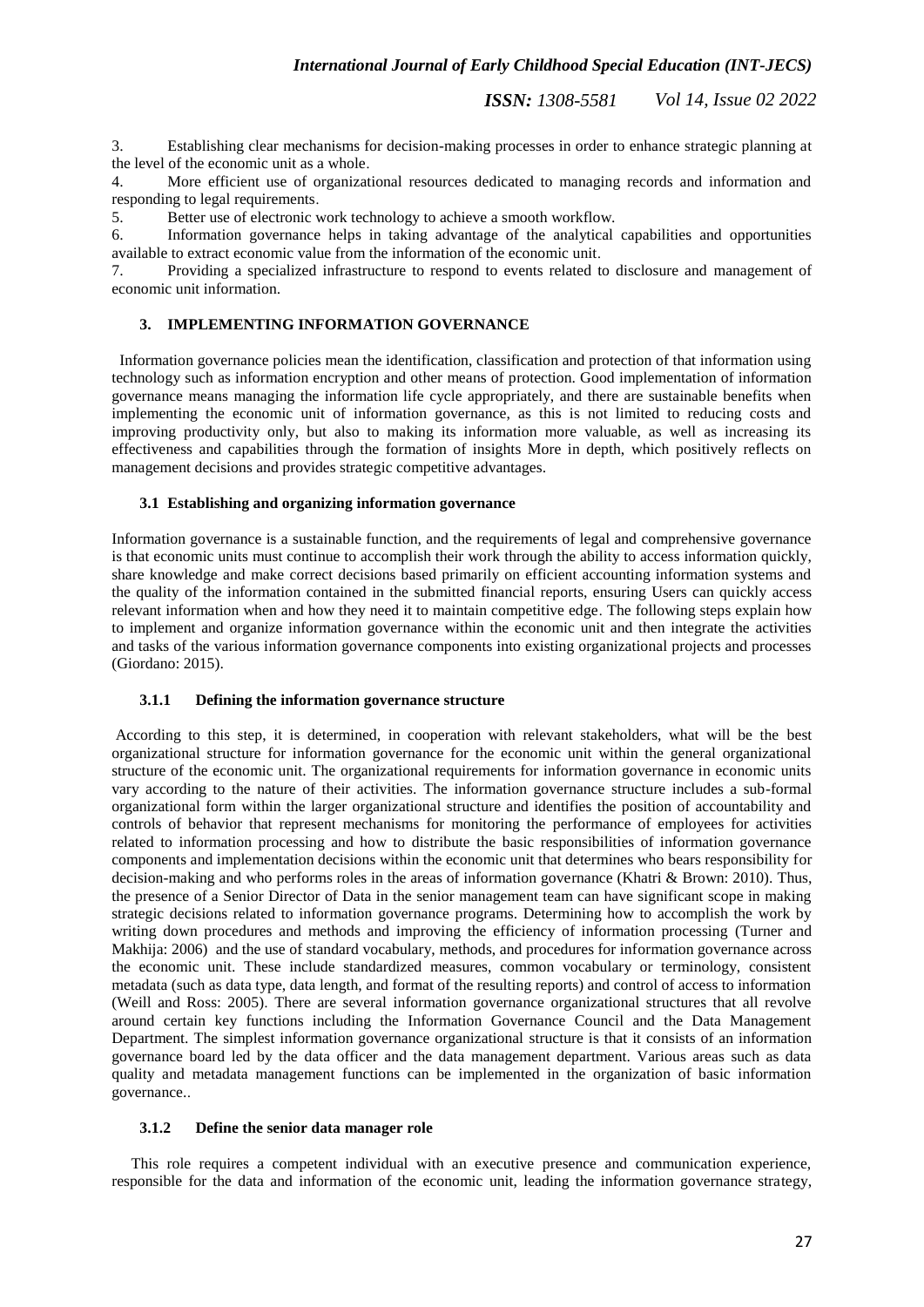tracking data at the economic unit level, monitoring the performance of data governance in the economic unit, aligning business and information technology to support the quality, privacy and security of data, in addition to compliance Organizational Economic Unit (Giordano: 2015).

#### **3.1.3 Determine the Information Governance Board**

 Identification of key stakeholders to be placed on an information governance board. These stakeholders are the leaders of the main functions of the economic unit, such as the financial manager and department heads (marketing, production or sales) or any other functions that fall within the scope of the information governance organization. Compatibility within the economic unit and this board should meet periodically to review the ongoing work of the information governance program and discuss business and technical programs that support information governance and help solve issues in which areas of information governance intersect (for example, the intersection of customer profitability measurement between accounting and marketing (Rowe, 2019). The function of the Information Governance Council includes setting information governance policies and procedures such as considering data as one of the assets of economic units, creating and using data, determining its regulatory requirements for its security (for example, Sarbanes-Oxley policies), and auditing data quality (Giordano, 2015).

#### **3.1.4 Develop and implement governance policies**

 The senior data manager and a group of internal and external specialist experts need to define a basic set of information governance policies to manage the data and information that is generated, and it is important that the policies are enforceable and enforceable and must have the same weight and importance as accounting policies, international standards and others. It is important to integrate and harmonize information governance policies within the policies of the economic unit. Usually, the economic unit policy is specific requirements or rules that must be adhered to and supported by standards, requirements, best practices and guidelines. Information governance policies represent a set of policies related to the way in which the organization of information governance is managed in the economic unit and related to data, databases, applications and structures with the ability to influence the data of the economic unit.

#### **3.1.5 Selecting the data management section**

 It is the final step whereby the Senior Data Manager and the Information Governance Board must work together to appoint a data management department, identify personnel, and perform data stewardship activities that include defining a data management structure based on organizational data management requirements (eg, customer, finance, product). Functional data management (such as analysis, databases, data integration, master data) and defining the processes and procedures that data stewards will work on in each of the information governance activities and tasks, including how they work with departments, and defining business and technology and how information security is used. To define responsibilities and accountability for data management, a responsibility chart is created and verified, this type of chart is known as RASIC, and as follows:  $R =$  Responsibility, determines who is responsible for initiating tasks and delivering information.

- $A =$  Approves, specify who agrees to start or stop the tasks. As well as consent to the information.
- $S =$  Supports, defining who supports or supports the task and delivers the information.
- $I = Informed that tasks have started.$
- $C =$  Consult, consult on task execution and information delivery.

 The RASIC diagram contributes to building agreements and working relationships in which case agreements are documented about the responsibilities of data maintainers for performing information governance activities in the departments and ongoing operations. The success of any information governance organization requires documenting and approving RASIC plans with stakeholders within the scope of the information governance organization. It can be said that the above-mentioned five steps are important steps whose purpose is to provide an adequate understanding of the structure and policies of information governance and to understand how they interact when performing the information governance program in the ongoing activities and operations of any economic unit.

## **4. STANDARDS OF THE INFORMATION GOVERNANCE PROGRAM**

Information governance is integrated with corporate governance and information technology governance, providing a set of standards, guidelines, and accountability controls designed to ensure the value, quality and compliance of information. (Antonio, 2019). In view of the growing interest in the concept of governance in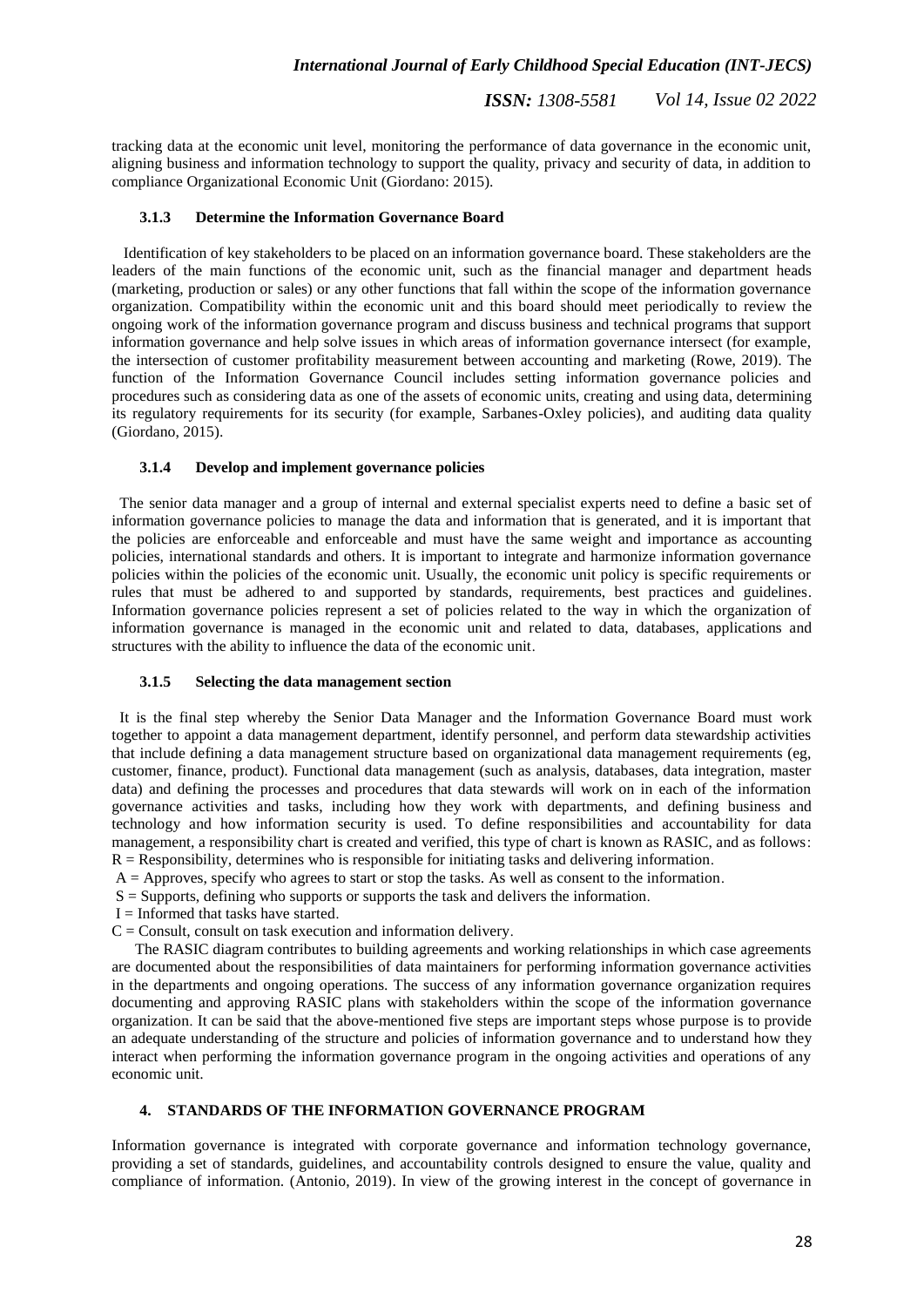*ISSN: 1308-5581 Vol 14, Issue 02 2022*

general, many institutions have been keen to set standards that can be considered a basis for implementing the information governance program, as follows.

#### **4.1 International financial reporting standards (IFRS)**

The subject of the contemporary trend in the financial field. The purpose of financial reporting is not only to know the results of the performance of economic units, but also verification, knowledge, analysis, control and correct decision-making by stakeholders. International financial reporting can require a number of significant accounting changes, given that different stakeholders have a different approach to the financial statements presented by the economic unit. Therefore, each stakeholder has a different purpose for considering financial reports, and the way that an economic unit produces when preparing and presenting financial reports must satisfy the purposes of all stakeholders, and International Financial Reporting Standards (IFRS) are standards that help in preparing and presenting financial reports with universal acceptance from Before all stakeholders, as well as improving the level of transparency of financial reports to reflect the economic facts and values of economic units under the name of International Financial Reporting Standards.

#### **4.2 Principles of the basel committee on banking supervision**

In 1999, the Basel Committee set principles for governance in banking and financial institutions that form the intellectual basis for governance as follows: (Al-Saffar et al., 2016).

Principle One: The Council's Comprehensive Responsibilities. The Board has overall responsibility for the Bank, including monitoring and implementing the Bank's strategic objectives, its governance framework and culture. And provide insight on the top management.

The second principle: Qualifications and composition of the Council.The members of the Board shall have qualifications, competence and experience, and shall be able to exercise acceptable and objective judgment in relation to the affairs of the Bank.

The third principle: the composition and practices of the council. The board should define appropriate structures for governance and its practices, and put into practice the means of implementing those practices so that it can follow up and review them periodically.

Fourth principle: Senior management.The senior management must implement and manage the activities of the bank under the direction of the board, and be consistent with the business strategy.

Fifth Principle: Governance of Group Structures of Business Units. In a group business unit structure, the responsibility of the parent company's board of directors is cross-cutting for the group. In order to ensure a clear and appropriate governance framework for the structure, the board and senior management should know and understand the structure of the bank's operational operations and the risks they face.

Sixth principle: risk management.The management of the bank should establish an independent risk management function to be subject to a senior risk officer, with a stature, independence, resources and accessibility to the Board.

Principle Seven: Distinguish, monitor and control danger. Risks should be distinguished, monitored on an ongoing basis, and controlled across the bank as a whole and for each of its units. The degree of development of the bank's risk management and internal control infrastructure should be consistent with changes in the bank's risk view.

Principle Eight: Communicating the Danger. An effective risk governance framework requires active communication about risk within the bank, both across its units and through reporting to the board and senior management.

Principle Nine: Compliance. The Bank's Board of Directors is responsible for monitoring the compliance of the Bank's management with respect to risk. The Board approves the Bank's compliance approach and policies.

Principle Ten: Internal Audit. The internal audit function provides independent assurance to the Board of Directors and supports it to enhance the governance processes and the health of the Bank's business over the long term. The internal audit function must have a clear mandate and be accountable to the Board.

Principle Eleven: Rewards and Incentives. The bank's remuneration and incentive structure should be consistent with acceptable risk management and should promote the long-term health of the bank and appropriate risk appetite.

Principle Twelve: Disclosure and Transparency. The governance of the bank should be sufficiently transparent to shareholders, depositors, other stakeholders and market participants.

Principle Thirteen: The Role of Supervisors. Supervisors should provide direction and oversight for the joint governance of the bank. They should commit to making improvements and reform when necessary, and share information about joint governance with other supervisors.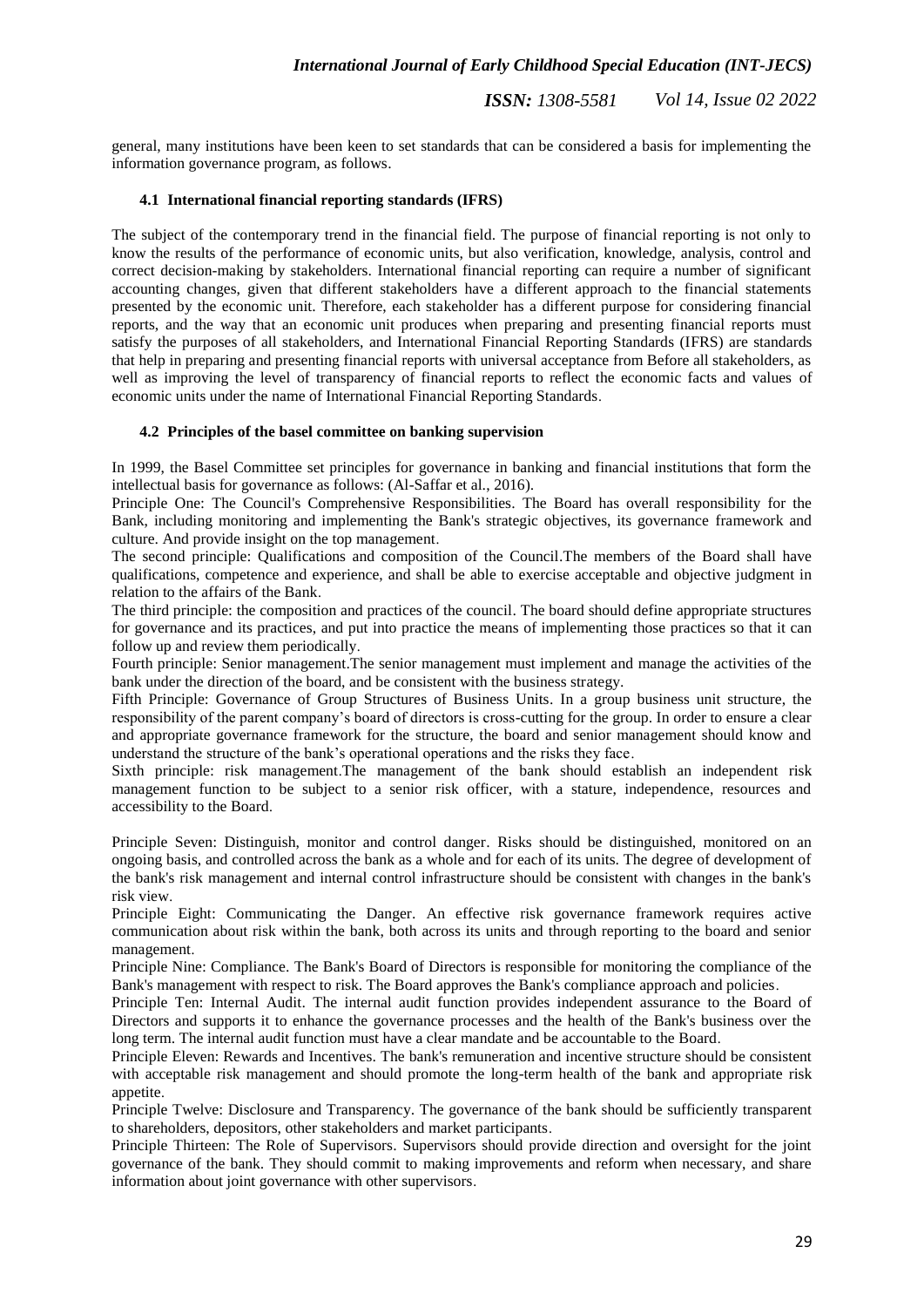## **4.3 Risk management standards**

ISO 31000:2009 standard. It is a standard that provides "general guidelines" for risk management that can be applied not only to information governance but also to a wide range of organizational activities and processes over the life of an economic unit and a framework within which enterprise risk management strategies and programs are developed and implemented.

## **4.4 Governance and information security standards**

ISO/IEC 27001:2005 standard. It is an information security management system standard that provides guidance towards the development of security controls to protect information assets. This standard also applies to all types of economic units, regardless of the sector and specifies requirements for establishing, implementing, managing, monitoring, reviewing, maintaining and improving the information security management system approved within the framework of the general risks of the economic unit (Volchkov, 2019).

1. ISO/IEC 27002:2005 Standard: (Information Technology, Security Techniques, and Information Security Code of Practice) establishes guidelines and general principles for implementing, maintaining and improving information security management in an economic unit. This standard contains best practices for the objectives and controls in the areas of information security management. Represented by (security policy, asset management, human resources security, operations and communications management, information system development and maintenance, information security incident management, business continuity and compliance management

2. ISO/IEC 38500:2008 is an international standard that provides guidelines and guidance to senior executives and managers for the efficient and effective use of information technology.

## **4.5 Standards for managing electronic records**

 ISO 15489–1:2001 is the international standard for records management. It defines the elements of records management and provides a framework and overview of the basic principles of risk management. Records management is defined in the field of management as responsible for the systematic and efficient control of the creation, receipt, maintenance, use and disposal of records. Including the processes of collecting and storing information about economic activities and transactions in the form of records within databases. It is an international standard that provides important principles to guide executives and managers responsible for IT governance.

## **4.6 Business continuity management standards**

 Standard: ISO 22301:2012 provides security requirements and business continuity management systems. Clarifies requirements for creating and implementing a standardized approach to business continuity management, also known as disaster recovery, in the event of a disaster or major business interruption.

## **4.7 Principles of corporate governance**

The proper and good application of governance requires adherence to a set of principles that constitute the basic rules for good management practices. These principles were defined by the World Bank and the Organization for Economic Cooperation and Development (OECD) in 1999. As a result of the developments, these principles were reformulated in 2004 and are as follows:

1. Ensuring the existence of an effective corporate governance framework: To ensure the availability of an effective corporate governance framework, taking into account its impact on macroeconomic performance, market integrity and the motives created by market participants (OECD, 2015).

2. Preserving shareholders' rights: the process of transferring shares ownership, selecting the board of directors, obtaining a return on profits, reviewing financial reports, and the right of shareholders to actively participate in the meetings of the general assembly.

3. Achieving fair treatment of shareholders: It means equality between shareholders within each category and their right to defend their legal rights, as well as protecting them from any suspicious acquisitions or mergers.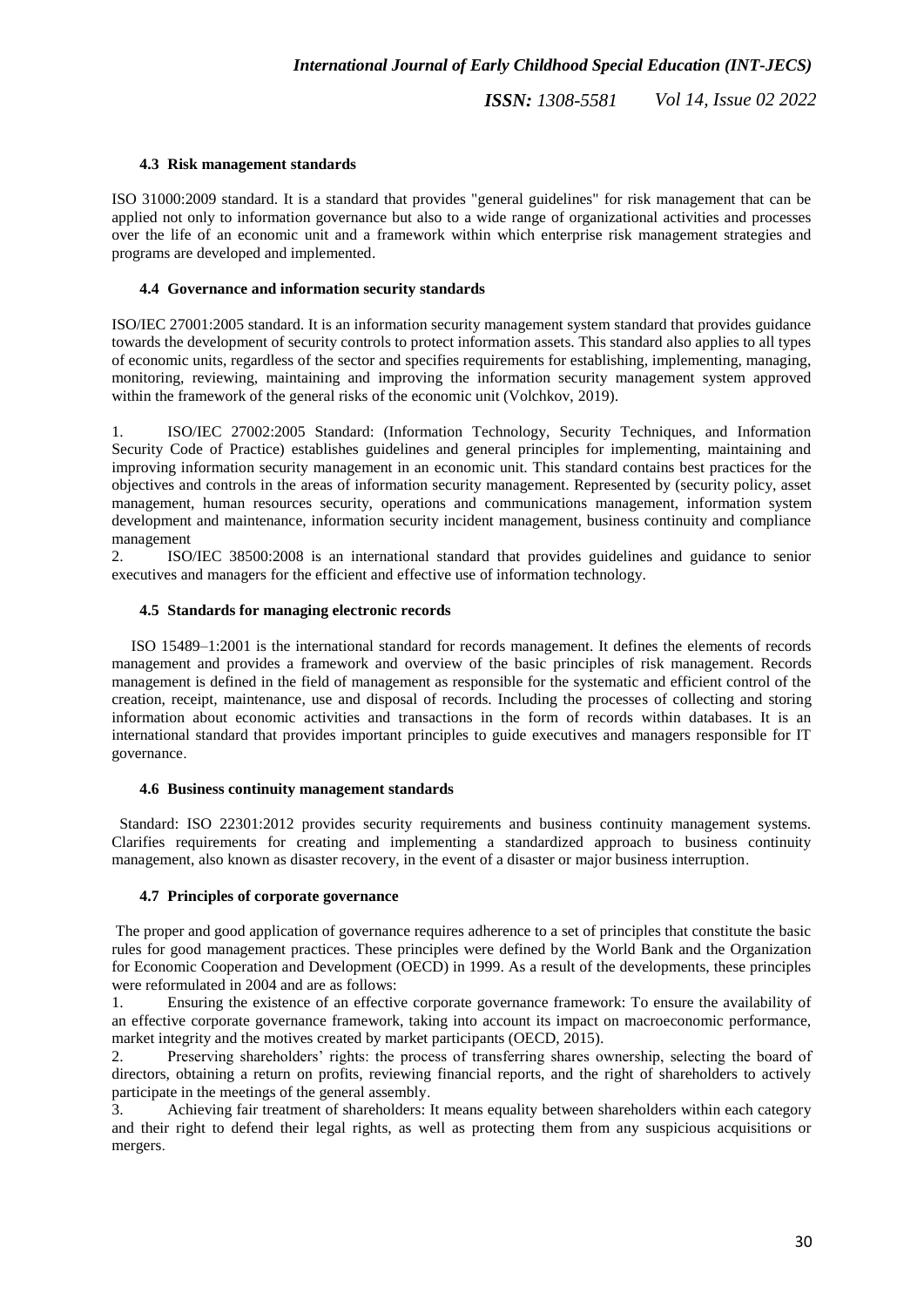*ISSN: 1308-5581 Vol 14, Issue 02 2022*

4. The role of stakeholders: it includes respect for their legal rights, compensation for any violation of those rights, the mechanisms of their participation in monitoring the company and obtaining the required information.

5. Disclosure and transparency: Disclosure generally expresses the provision of important information that is useful in preventing misleading and enhancing the role of the auditor. As for transparency, it refers to the clarity of the unit's activities and performance in front of external parties, which constitutes a control tool for managers and forces them to work in line with the interests of shareholders (Bushman et al., 2004).

6. The responsibilities of the board of directors: it includes the structure of the board of directors, its legal duties, how to select its members, its basic tasks and its role in supervising the executive management. In which the Council prevents conflict of interests and balances competing demands for economic unity through the exercise of independent objective provisions.

## **4.8 Principles of the COBT5 framework**

The latest version of the COBT was COBT5, which was issued in 2012. It emphasized the concept of IT governance within the economic unit. This version identified five basic principles of internal control, represented by the following (ISACA, 2013).

1. Meeting the needs of stakeholders: This principle clarifies that COBT should provide all the processes and elements that support adding value to the economic unit by maintaining a balance between achieving benefits and reducing risk levels and using resources in a way that leads to meeting the needs of stakeholders.

2. Comprehensive and complete coverage of the economic unit: The COBT framework works to create integration between the governance of information technology and corporate governance, as it covers all operations and functions within the economic unit, as it treats technologies and information related to them as assets that should be treated as any other asset in the economic unit.

Implementation of an Integrated Framework: There are good IT standards and applications, each of which provides guidance on a subset of IT activities, and COBT serves as an overarching framework for IT governance in the business unit.

4. Enabling the comprehensive approach: The existence of effective and efficient management governance in the economic unit requires the existence of a comprehensive framework that takes into account a group of interacting elements with each other. The COBT framework has identified a set of factors that support the implementation of a comprehensive system for the governance and management of information technology in the economic unit.

5. Separation of governance from management: The COBT framework makes a clear distinction between governance and management and has included different types of activities and multiple organizational structures that serve different purposes. Making decisions, monitoring performance and compliance, and achieving agreed goals. The second area is the department responsible for planning, operating, supporting and monitoring activities in coordination with the directives set by the governance body to achieve the objectives of the economic unit as a whole**.**

# **5. THE QUALITY OF ACCOUNTING INFORMATION SYSTEMS:**

 Many researchers have indicated that the success or failure of any economic unit in achieving its goals depends on the quality of accounting information systems and that the development of accounting information systems has a significant impact on the performance and effectiveness of operations in the economic unit, as management in decision-making needs information characterized by consistency, trust and timeliness the appropriate. A good and successful system must be characterized by integrity, simplicity, information flow and multiplicity of elements, as well as excellence in reporting transparency, facilitating comparison, reducing cost, and meeting various regulatory requirements. In order for the accounting information system to be of high quality, it should be distinguished from other systems by the following characteristics:

1. Harmonization: It refers to the consistency and compatibility of the accounting information system with the external environment surrounding the economic unit, as well as the duties and restrictions imposed on management. The designer of the accounting information system must take into account the circumstances surrounding the user of accounting information and meet his requirements to help him make decisions. Insufficient information and the user's lack of awareness of the restrictions imposed on him will force the user to request more information to provide what is required of him.

2. Integration: the integration of the accounting information system with other systems such as management information systems. The entity achieves the integration of systems through a set of central units related to the use of data and the preparation of information.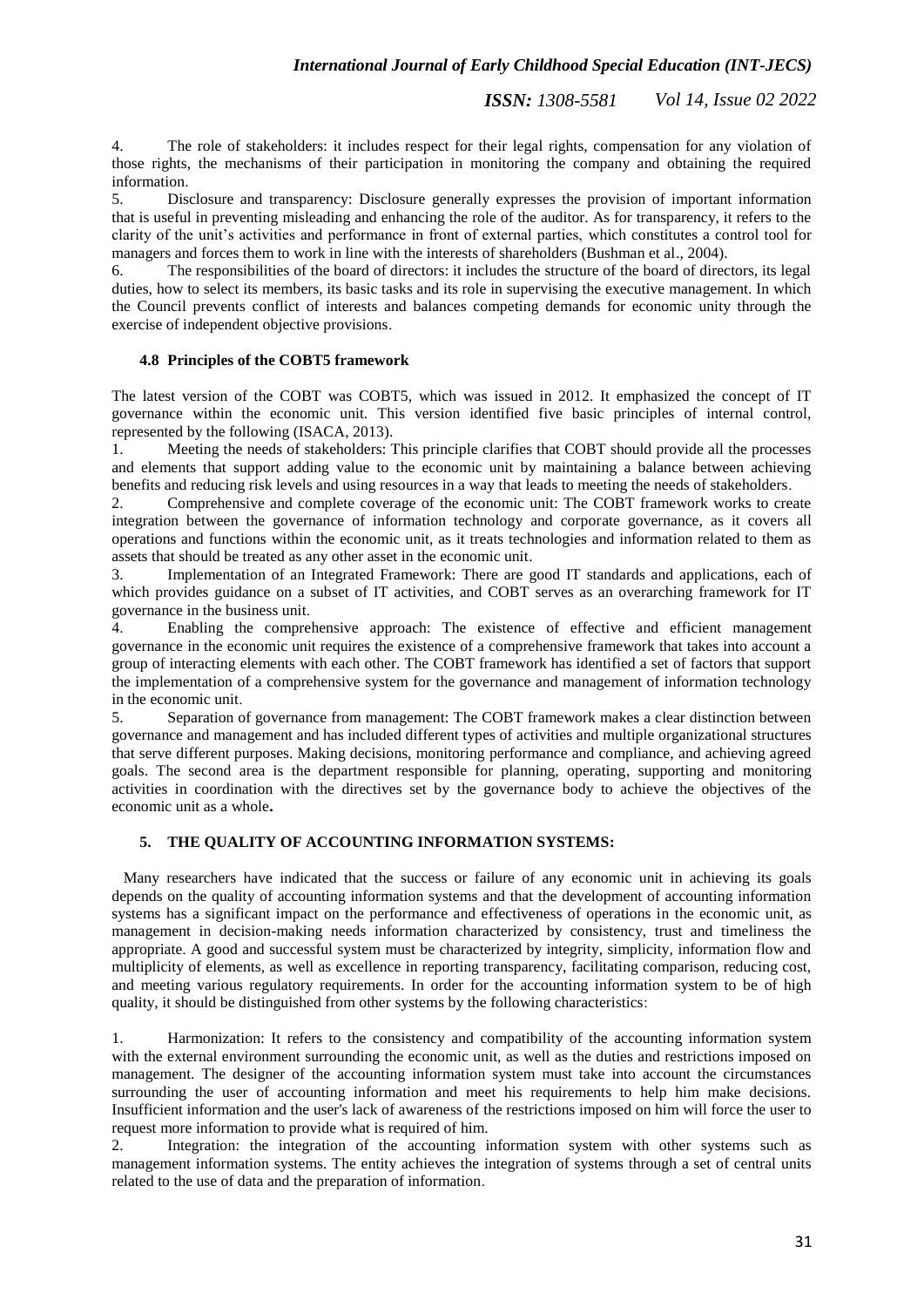*ISSN: 1308-5581 Vol 14, Issue 02 2022*

3. Differentiation: The accounting information system distinguishes between accounting information in terms of time and organization in terms of time, as planning information and policies cover long periods compared to other information such as information required for short-term monitoring. It must be checked regularly to reflect the conditions and nature of the economic unit's activity on a daily, weekly or monthly basis. As for the organization, the monitoring function depends on the sequence in the determinants of power (the issues of issue) as defined in the organizational structure of the economic unit, and it defines the tasks and duties required for each individual within the economic unit.

4. Flexibility: The ability of the accounting information system to respond to changes in the organizational structure of the economic unit or changes in the economic or competitive environment of the economic unit.

5. Response: The ability of the accounting information system to respond to users of accounting information and their continuous demand for accounting information, and the system produces and stores information until it is requested, taking into account the identification of stored accounting information to be compatible with the needs of stakeholders.

#### **6. GOVERNANCE AND QUALITY OF ACCOUNTING INFORMATION**

 Various financial crises have negatively affected the rights of shareholders and stakeholders and made investors lose confidence in financial reports. In order to avoid exposure to such crises and reduce their occurrence. Several studies have emerged that have identified a set of frameworks and initiatives to confront these crises, including the study of the Organization for Economic Cooperation and Development (OECD 2010). The study stresses the need to apply the principles and mechanisms of corporate governance as they represent general lines that aim to strengthen and support a management based on sound scientific and practical foundations and the efficiency of financial markets In addition to the stability of the economy, governance represents a responsibility, including responsibility for the accounts of the economic unit, and as part of this responsibility, control must be exercised over the preparation of financial reports as an internal mechanism for governance and supports the preparation of reliable financial reports. The internal affairs are important in terms of the reliability of the accounting system and are represented by the Control Board and the Audit Committee consisting of members of the Control Board, and the internal audit, and the external mechanisms of governance are also important related to the rules of financial reporting, corporate governance regulations and external audit in a way that enhances the confidence of investors and other external parties whose decisions are based on The basis of the information for these reports (Franczak, 2019). From the mechanisms of corporate governance Which aims to confirm the effectiveness of the principles and rules of the corporate governance system, the following can be mentioned (Girou, 2014).

1. Formation of the company's board of directors: The independent board of directors is the best tool for controlling the behavior of the executive management. It protects the investors' capital from misuse and exploitation that the executive management may practice. It also participates in developing strategies and making investment decisions that are in the interests of investors, and monitors the behavior of investors. management and its performance, and provides appropriate incentives, and helps in maximizing the value of the economic unit.

2. Formation of an Audit Committee: According to the governance guidelines, in order to ensure the quality of auditing, an audit committee must be formed and auditors affiliated with (big4) company, and this committee must have several characteristics such as the independence of its members and meet with the external auditor in the absence of a regulatory site responsible for quality Audit Abbott et al. 2001:18)), and one of the most important responsibilities of this committee is to audit the annual and interim financial reports before presenting them to the board of directors and to make recommendations regarding accounting issues that have a material impact on the financial statements, such as changing accounting policies and issues that are evaluated according to personal judgment (Fathi, 2013).

3. Formation of the Risk Management Committee: Studies that followed the occurrence of the global financial crisis revealed that one of the most important reasons for its occurrence is the failure to implement corporate governance practices in general and risk management in particular. The reason for this is due to the fact that some of the boards of directors in the economic units are either ignorant of these risks or that they are acknowledging them, but they did not provide any hedging tool to confront them (OECD, 2010). Therefore, the Organization for Economic Cooperation and Development published publications on governance that emphasized the need to form a risk management when developing a strategy for the economic unit, and to ensure that the economic unit complied with the regulations, instructions and policies related to risk management, communicated with the director of the risk department, and obtained periodic reports on matters related to the limits, established ceilings, and plans to avoid risks.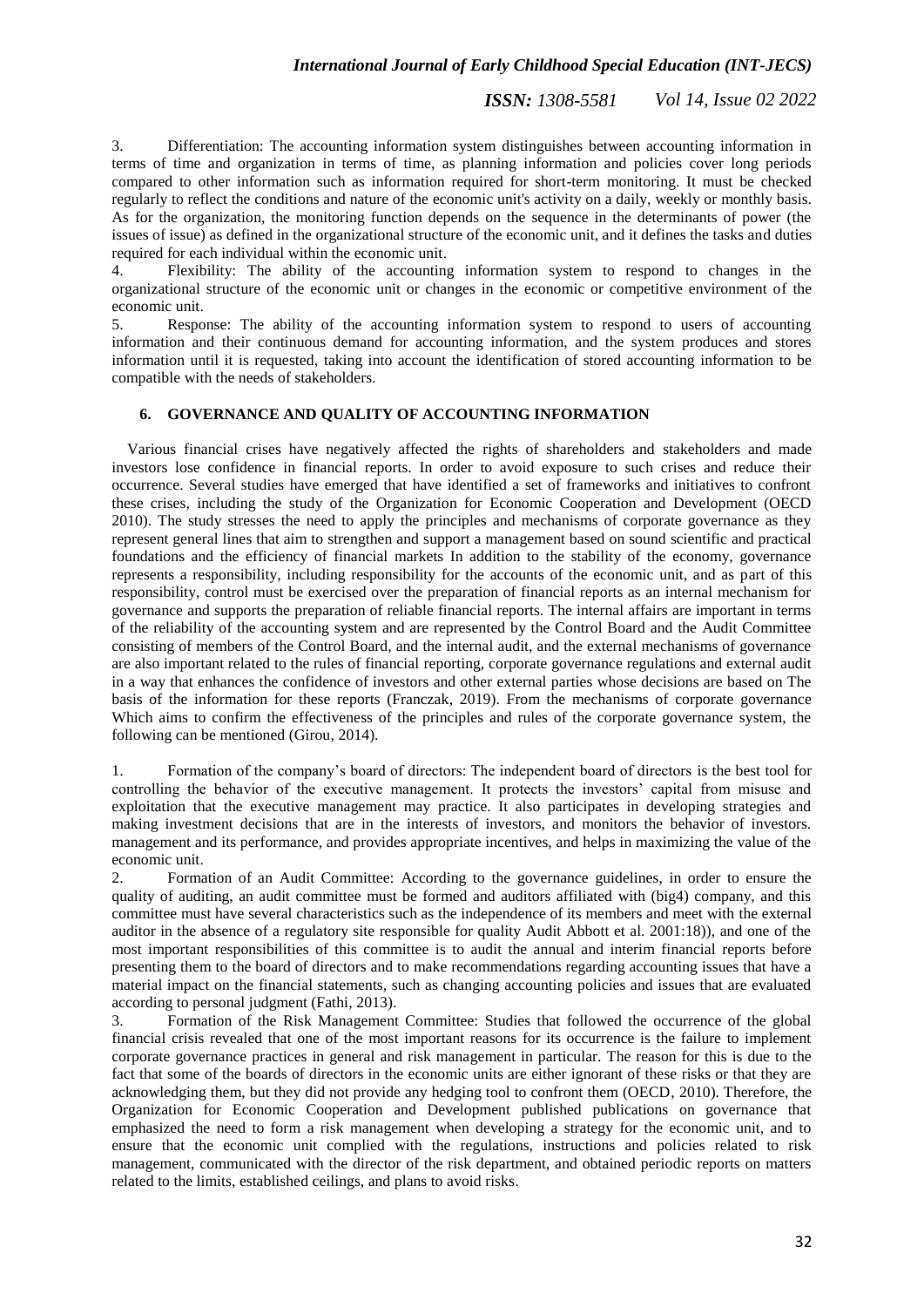4. Availability of the element of disclosure and transparency in financial reports: It is represented in the accuracy and comprehensiveness of the disclosure of information related to the financial statements and the performance of the economic unit in accordance with international accounting and auditing standards (IFRS) or local accounting rules, with the need to provide channels for delivering accounting information in a timely manner to its users (Al-Layth and others, 2013). The disclosure should include the following information:

A. Objectives of the economic unit.

B. An explanation of the financial indicators, the main performance indicators, and data on the financial status of the economic unit, the potential risks and the trends of the money market.

C. The remuneration policy for the members of the Board of Directors and key executives, and information on the qualifications of the Board of Directors.

D. Expected risk factors and governance structures and policies.

 It can be said that the role of governance mechanisms can limit the management's authority to manage profits, and this is reflected in the quality of accounting information. The Audit Committee has a vital role in achieving confidence in accounting information by supervising internal and external audits and resisting management pressures and interventions, in a manner that enhances the confidence of stakeholders in the unit. Economic.

## **7. THE ROLE OF INFORMATION GOVERNANCE IN CREATING ECONOMIC VALUE**

Information governance can be viewed as a framework to improve the value of information and achieve value that the environment and operations of the economic unit may not be able to achieve through good and continuous management of records and information. Effective governance Transparency and close control that increase confidence and reduce the possibility of exposure to risks, and thus increase the likelihood of mastering the economic unit to perform its role when making decisions regarding the purchase, maintenance, use or sale of assets (Safaady, 2014). According to the Cadbury report, corporate governance promotes the efficient use of resources and imposes accountability on the management of those resources. Since information governance is one of the specialized components in the corporate governance structure, the distinctive contribution of information governance to value is based on the role played by information as one of the assets of the economic unit. ISO/55000) on asset management defines (asset) as being a specific substance, thing or entity that has a latent or present value for the economic unit, and the value of this asset can be tangible or intangible, financial or non-financial, as well as positive or negative, and this value can be It varies at different stages of the lifespan of the parent. In financial accounting, an asset can be defined in general as an economic resource that has a certain value. The conceptual framework of financial reporting for the International Accounting Standards Board describes the asset as a resource that is under the control of the economic unit as a result of past events and from which it is expected to achieve future economic benefits for the benefit of the economic unit. Among the most important characteristics of information that we can consider one of the following assets (Saffady, 2014).

1. The information is under the control of the owner economic unit and it is the one who decides how and when it is used.

2. Information as a result of past events or transactions that caused its formation, collection or discovery.

3. The information is able to generate economic benefits through sale or use. These benefits can be realized now or in the future. Which is represented by (customer information, information on the progress of economic activities, information about specialized knowledge, and information about goods and products.

#### **8. THE ROLE OF THE ACCOUNTING INFORMATION SYSTEM**

The administrations are interested in adding value to the economic unit to achieve a competitive advantage by building an information system designed in an effective and efficient manner. The well-designed accounting information system has a major role in adding value to the economic unit through the following (Romany, 2018).

1. Improving quality and reducing costs of products or services: by monitoring machines so that operators are notified immediately when performance falls outside the acceptable quality limits, and this helps in maintaining product quality, reducing waste, and reducing costs.

2. Efficiency improvement: by providing timely, stable, accurate and up-to-date information for example in production processes about raw material stocks and their locations

3. Knowledge exchange: The exchange of knowledge and experience can improve operations and provide a competitive advantage, and employees can search the economic unit database to provide information to management or external parties and customers.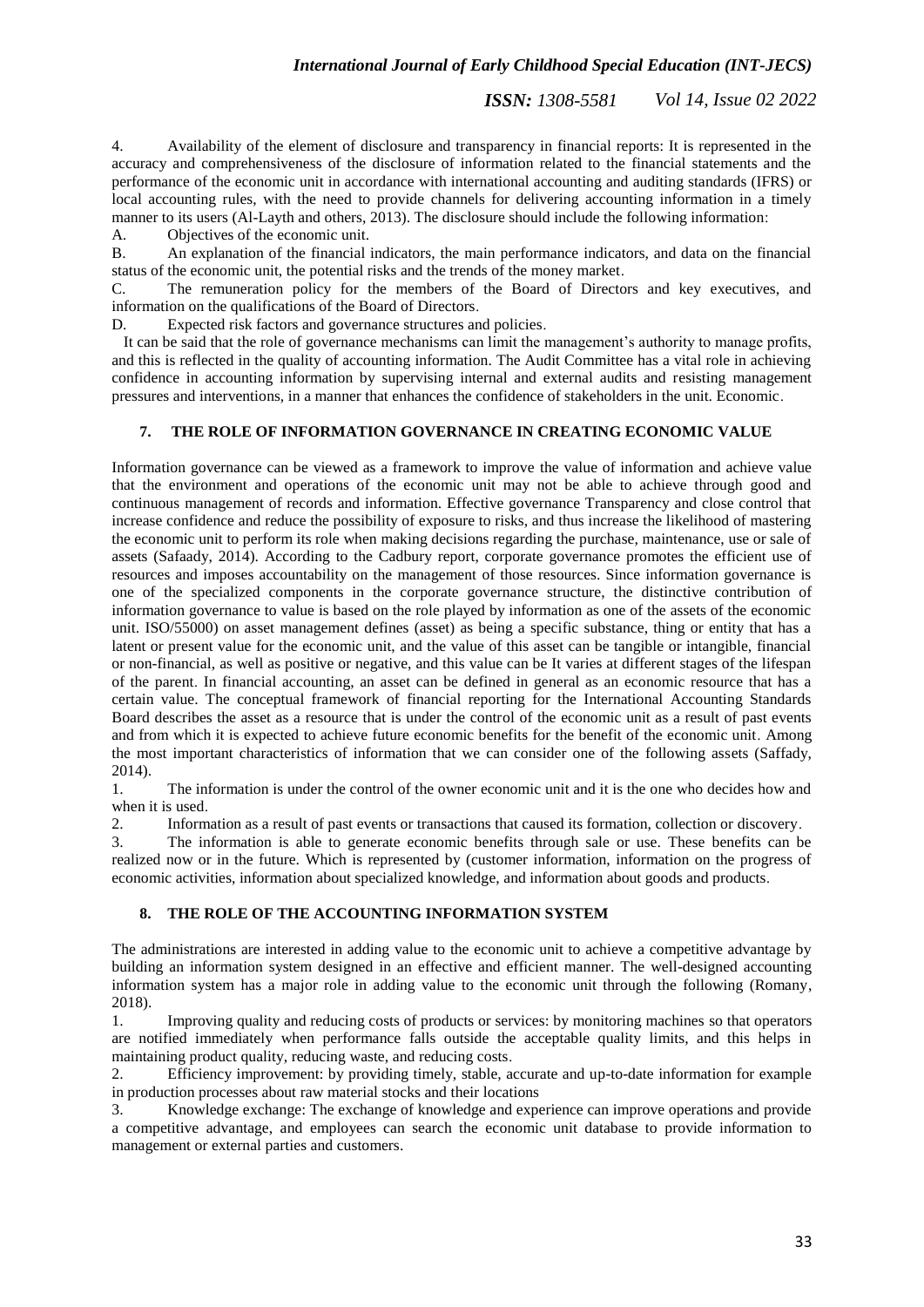*ISSN: 1308-5581 Vol 14, Issue 02 2022*

4. Improving the efficiency and effectiveness of its supply chain, for example, allowing customers direct access to stock entry and sales order systems can reduce sales and marketing costs, and thus increase customer retention rates.

5. Improving the internal control structure: An accounting information system with an appropriate internal control structure can help protect systems from fraud, errors, system failures and disasters.

6. Improve the decision-making process: Improving the decision-making process is very important, and decision-making is a complex multi-step activity: defining the problem, collecting and interpreting information, evaluating ways to solve the problem, defining the solution methodology, implementing the solution, and the accounting information system can provide assistance in All stages of decision-making, as it helps identify potential problems. Decision models and analytical tools can be provided to users.. In addition, an accounting information system can provide feedback on the results of actions, and can reduce uncertainty and thus provide a basis for choosing among alternative actions, and can store information about the results of previous decisions, providing valuable feedback that can be Use it to improve future decisions.

## **9. THE RESPONSIBILITY AND INTERACTION SCHEME (RASIC)**

 Interaction diagram (RASIC) is a blueprint for building agreements, relationships and sharing work responsibilities between administrative levels when performing information governance activities in banking operations to raise the level of banking performance and document the systems used. The implementation or implementation of the Responsibility and Interaction (RASIC) scheme is critical to ensuring that each of the foundational actions of the executive stakeholders in the bank is understood and how they interact with information governance activities when performing business in the field of information technology, as it clarifies the organizational roles of information governance in the information life cycle in each of commercial and technical activities. Through the following steps, its application can be shown in Tables 2, 3 and 4. The matrices for the distribution of responsibilities show the positions of accountability and the responsibilities of the administrative levels for the activities related to information management. It can be through identifying the areas of shortcomings and errors in the performance and implementation of activities. It also shows the role of the information governance structure and the roles of the data manager, the financial manager and the director of the information risk management department, as well as the role of the governance council Information and executive management in following up, evaluating and supporting activities to reach the required level in achieving the objectives of the economic unit.

| <b>Information Governance</b>              | <b>Executive Director</b> | Information        | Director<br>Senior<br>of |
|--------------------------------------------|---------------------------|--------------------|--------------------------|
| Paragraphs of the responsibility and       |                           | Governance         | in<br>Data<br>the        |
| interaction chart to set principles, plans |                           | Council (financial | Information              |
| and policies in banks                      |                           | audit<br>manager,  | Technology               |
| $R$ = Responsibility                       |                           | manager,           | Department               |
| $A =$ Approval                             |                           | administrative     |                          |
| $S = Support$                              |                           | manager  etc.)     |                          |
| $I =$ Identifies                           |                           |                    |                          |
| $C = Const$                                |                           |                    |                          |
| Develop long-term plans to invest in       |                           |                    |                          |
| information technology and develop an      | <sub>S</sub>              | A                  | R                        |
| accounting information system              |                           |                    |                          |
| Develop specific and reliable policies,    |                           |                    |                          |
| principles and programs related to the     | <sub>S</sub>              | A                  | R                        |
| security of accounting information         |                           |                    |                          |
|                                            |                           |                    |                          |
|                                            |                           |                    |                          |
|                                            |                           |                    |                          |
| Establishing policies for the use and      |                           |                    |                          |
| sharing of confidential and sensitive      | R                         | A                  | $\mathcal{C}$            |
| information and data                       |                           |                    |                          |
| Providing periodic reports to assess       |                           |                    |                          |
| potential risks and ways to avoid them     | R                         | A                  | S                        |
| Establish<br>procedures through which      |                           |                    |                          |

Table 2. Interaction diagram for setting principles, plans and policies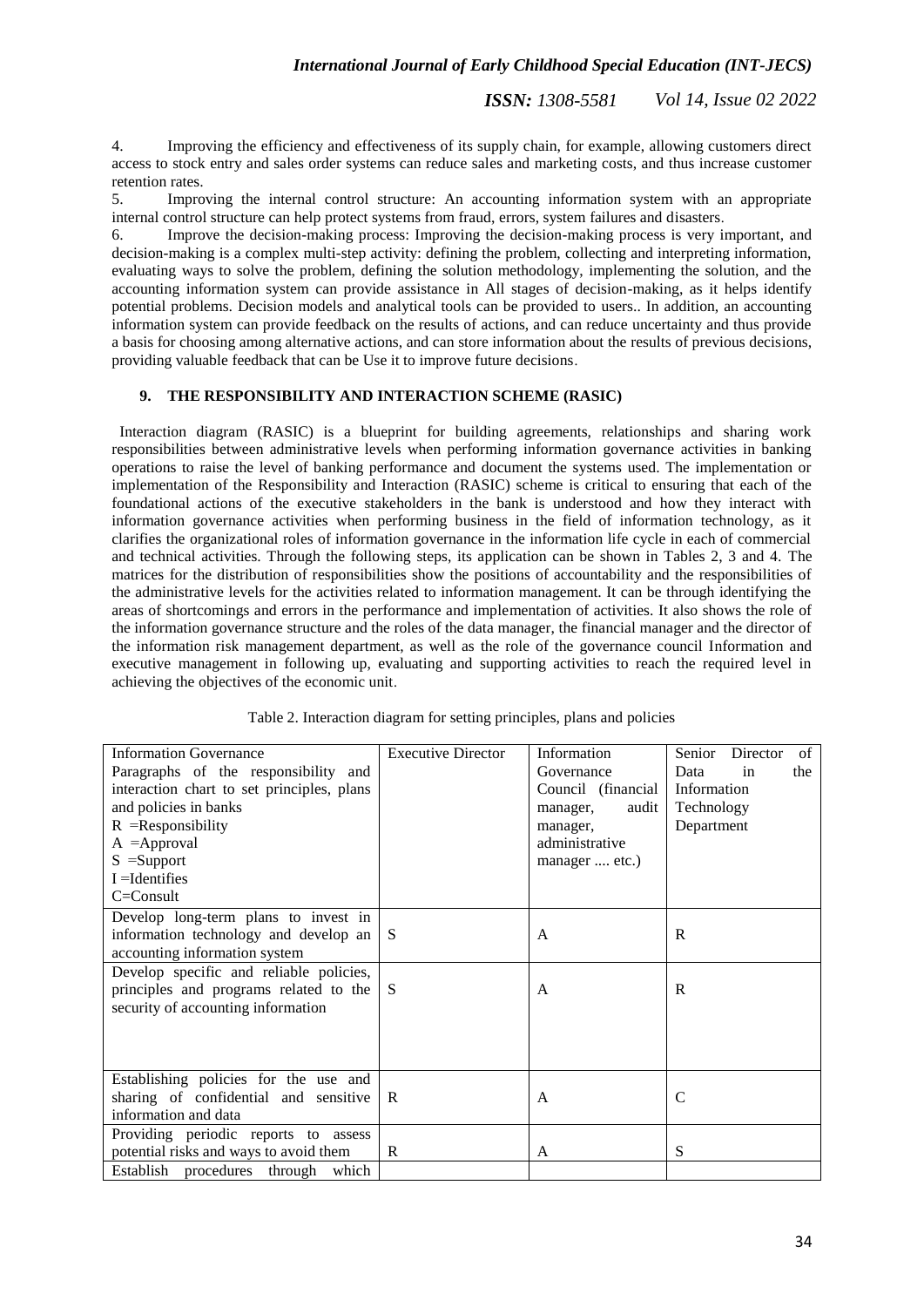| management investigates deviations at<br>work and how to take appropriate S<br>measures to correct them |   | A | R |
|---------------------------------------------------------------------------------------------------------|---|---|---|
| Develop regulations showing the limits,                                                                 |   |   |   |
| powers and responsibilities of the                                                                      |   |   |   |
| competent departments in banks                                                                          | S | A | R |
| Develop charters by which the bank's                                                                    |   |   |   |
| management is obligated to supervise                                                                    |   |   |   |
| and follow up the operational processes S                                                               |   | R | C |
| and how to implement them                                                                               |   |   |   |
| Develop plans to ensure the quality of the                                                              |   |   |   |
| accounting system applied in banks                                                                      | S | A | R |
| Determining the powers of access to data                                                                |   |   |   |
| and programs within electronic systems                                                                  | S | A | R |
|                                                                                                         |   |   |   |

Table 3. Control procedures for risk assessment

| Executive       | Information   | <b>Risk</b> | <b>Information Governance</b>                                    |
|-----------------|---------------|-------------|------------------------------------------------------------------|
| <b>Director</b> | Governance    | Management  | Paragraphs of the responsibility and interaction chart to set    |
|                 | Council       | Director    | principles, plans and policies in banks                          |
|                 |               |             | $R =$ responsibility; $A =$ approval                             |
|                 |               |             | $S = support; I = identifies; C = consult$                       |
|                 | A             | R           | Develop procedures to deal with danger in the operational        |
|                 |               |             | environment                                                      |
| S               | $\mathsf{A}$  | R           | Develop procedures to deal with the risks of change in the       |
|                 |               |             | accounting information system.                                   |
| S               | $\mathsf{A}$  | R           | Establishing procedures to deal with new accounting principles   |
|                 |               |             | and standards, or making a change in standards that may expose   |
|                 |               |             | the financial statements to any risks                            |
|                 | A             | R           | Establishing procedures to ensure that the control activities in |
|                 |               |             | place are capable of responding to risks                         |
| S               | $\mathcal{C}$ | R           | Develop mechanisms that determine the possibilities of           |
|                 |               |             | adjusting the estimates to suit the surrounding conditions       |

# Table 4. Control procedures for the accounting information system

| Executive<br>Director | Information<br>Governance<br>Council | Control<br>manager | <b>Information Governance</b><br>Paragraphs of the responsibility and interaction chart to set<br>principles, plans and policies in banks<br>$R =$ responsibility; $A =$ approval $S =$ support<br>$I =$ identifies; C=consult |
|-----------------------|--------------------------------------|--------------------|--------------------------------------------------------------------------------------------------------------------------------------------------------------------------------------------------------------------------------|
|                       | A                                    | R                  | Develop policies for the appropriate separation between jobs<br>within the bank, such as the separation of possession of assets and<br>accounting for them                                                                     |
|                       | A                                    | R                  | Establish appropriate procedures to protect assets, records and<br>documents from unauthorized use                                                                                                                             |
|                       | $\overline{A}$                       | R                  | Policies direct those who know the accounting information system<br>with what is required of them to restrict them from making any<br>violations                                                                               |
|                       | $\mathbf R$                          | T                  | Establish appropriate authorization and powers to access and use<br>financial and non-financial information                                                                                                                    |
|                       |                                      | $\mathbf R$        | Periodic and continuous evaluation of performance                                                                                                                                                                              |
|                       | $\mathbf R$                          |                    | Develop policies that obligate the bank to act with integrity and<br>credibility with all parties associated with it                                                                                                           |
|                       | R                                    |                    | Putting instructions that prevent the decision-making powers to be                                                                                                                                                             |